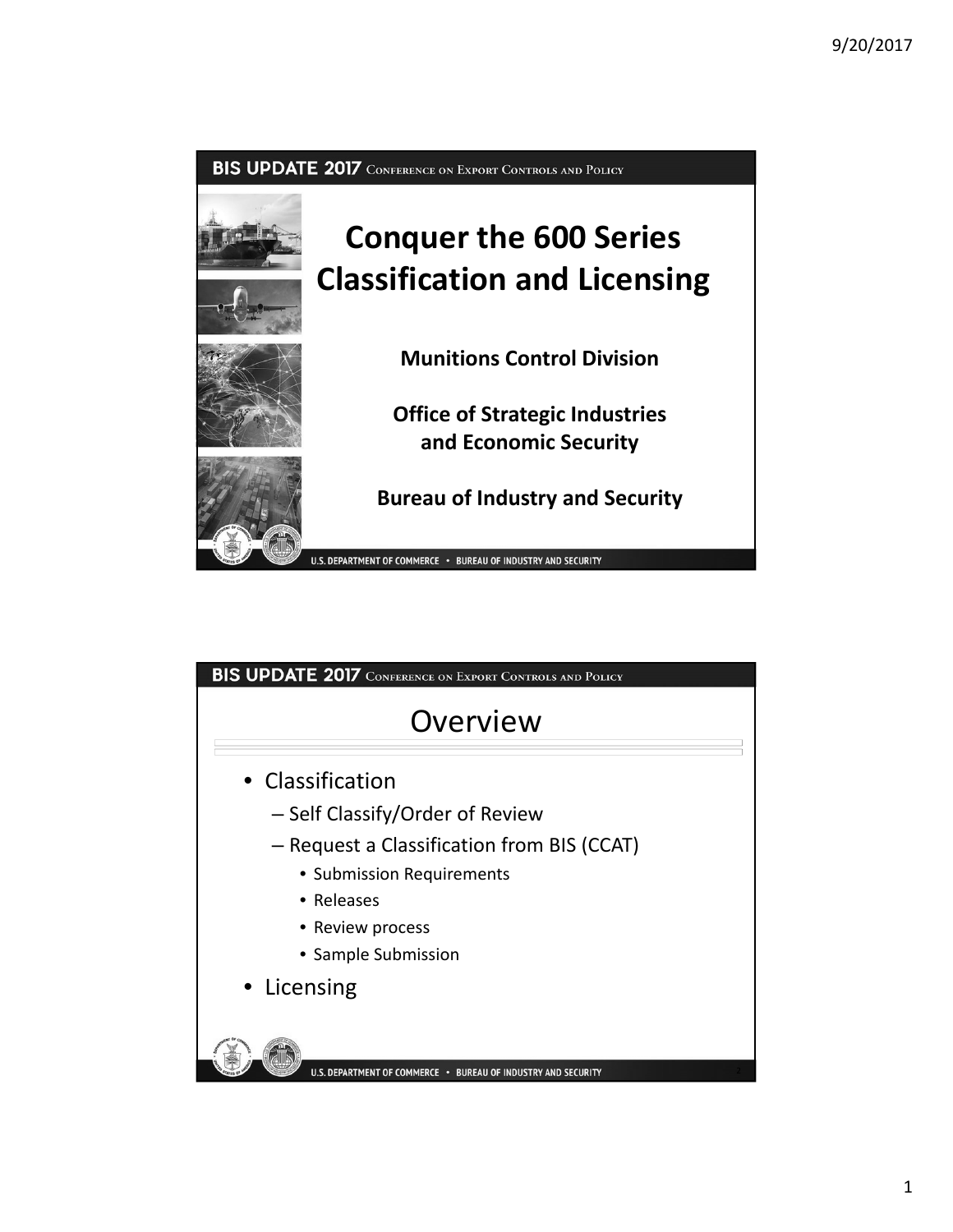

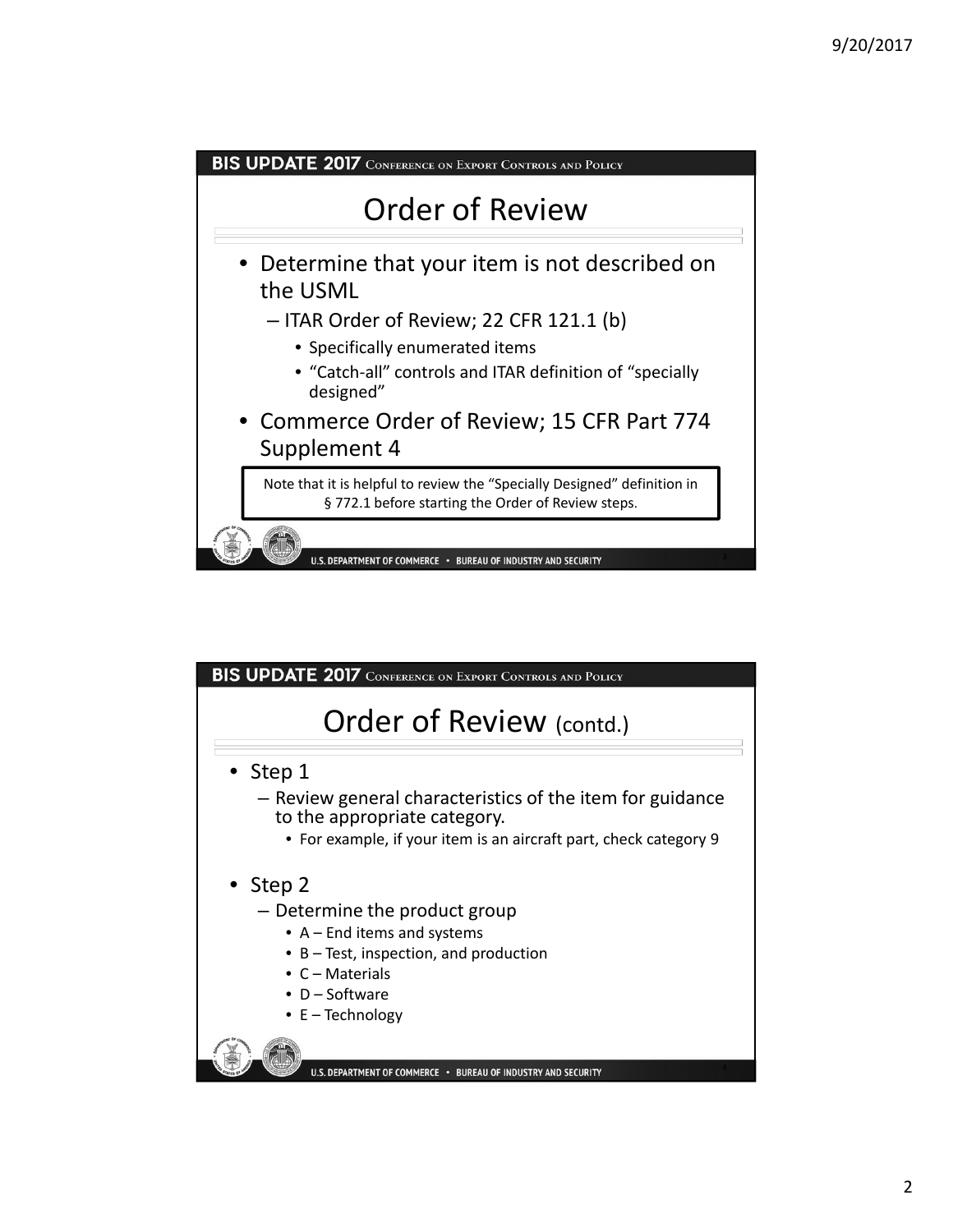

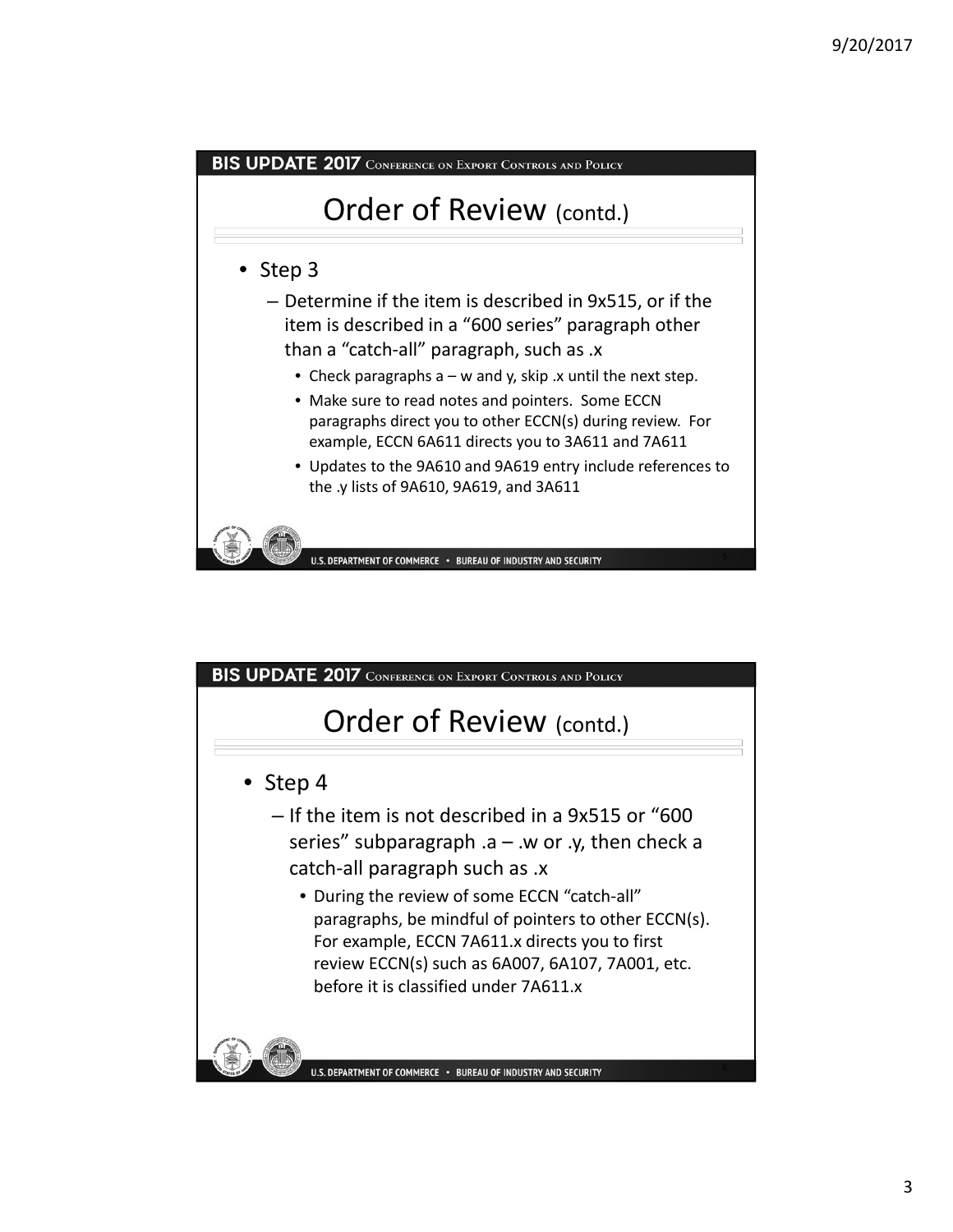

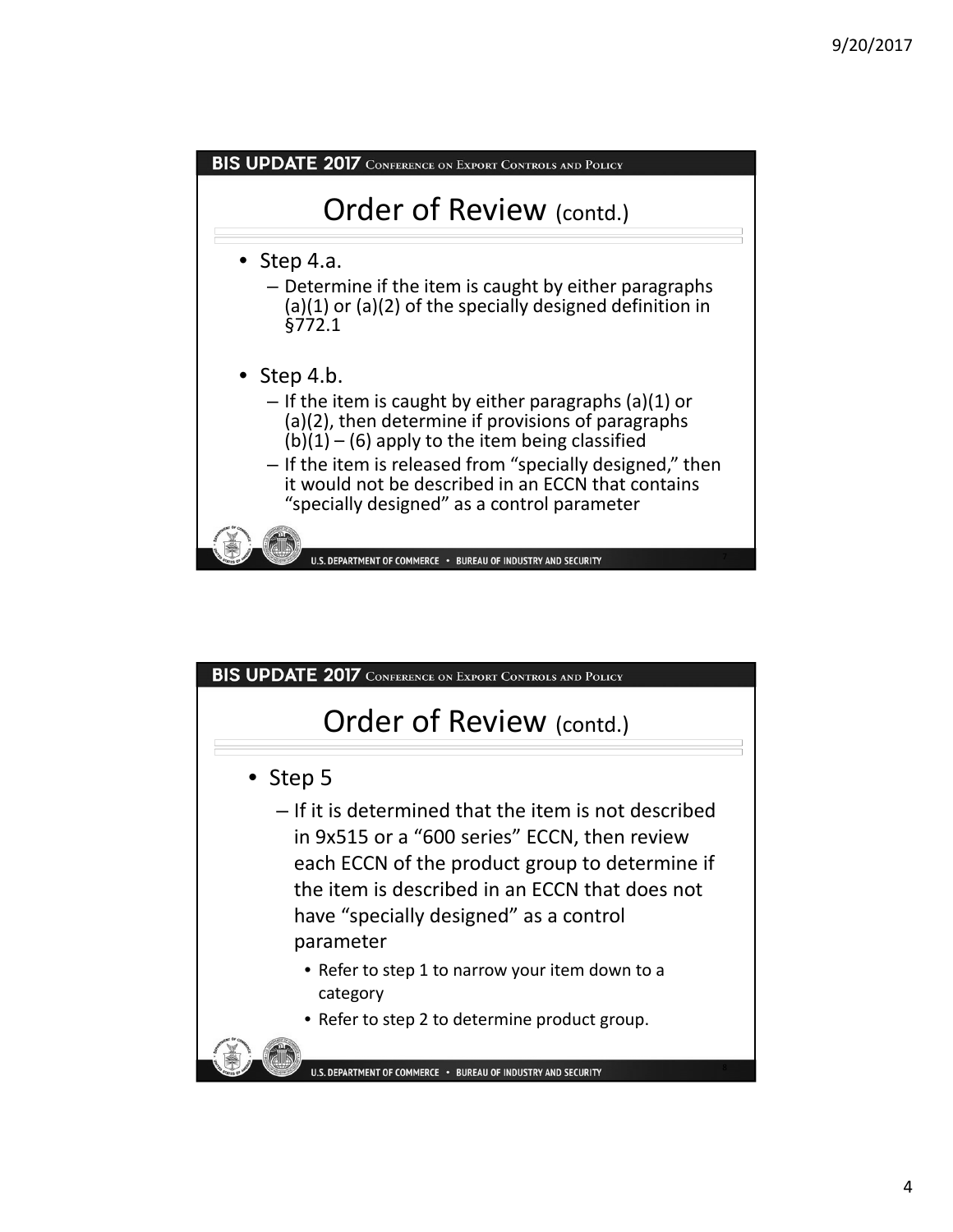

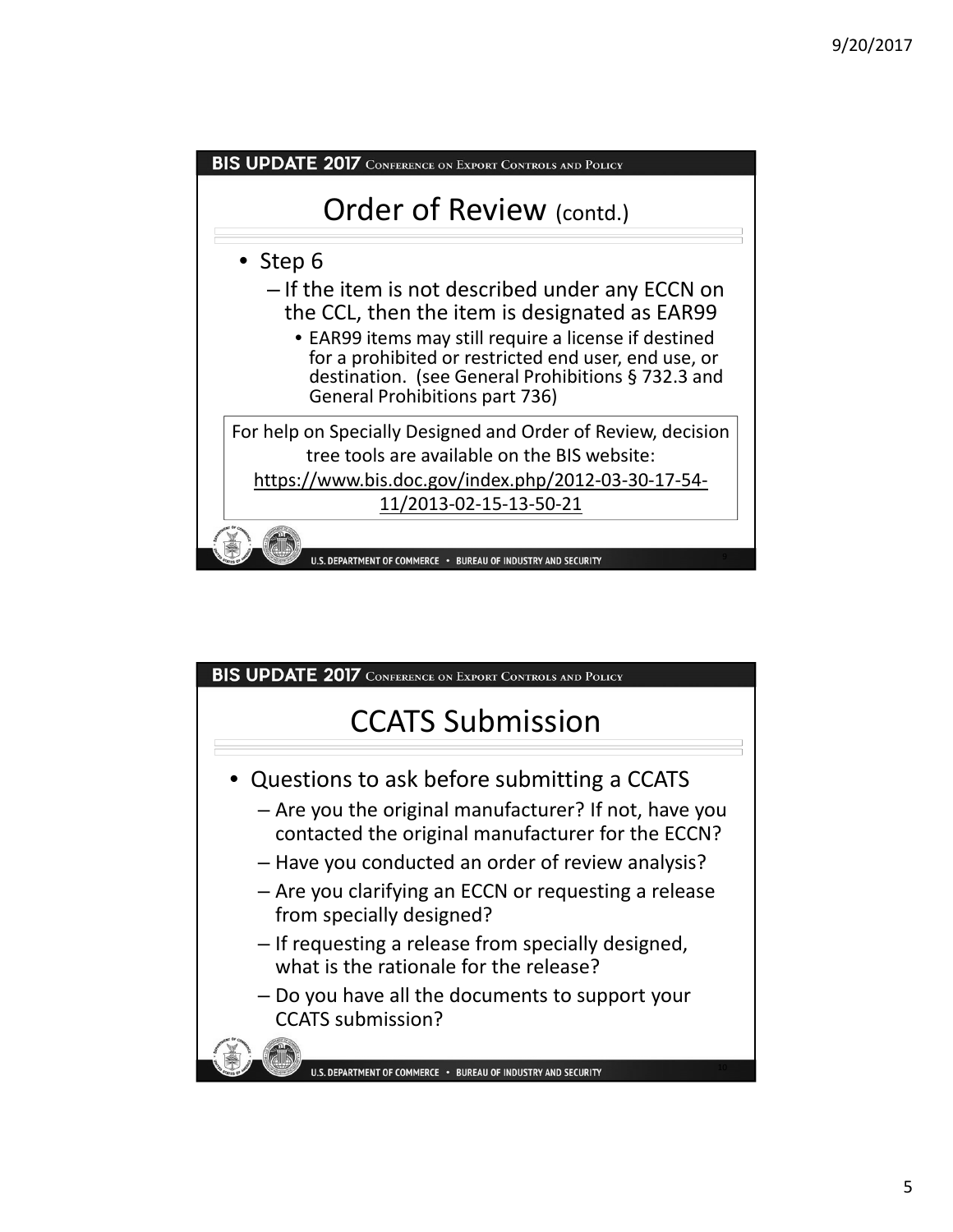

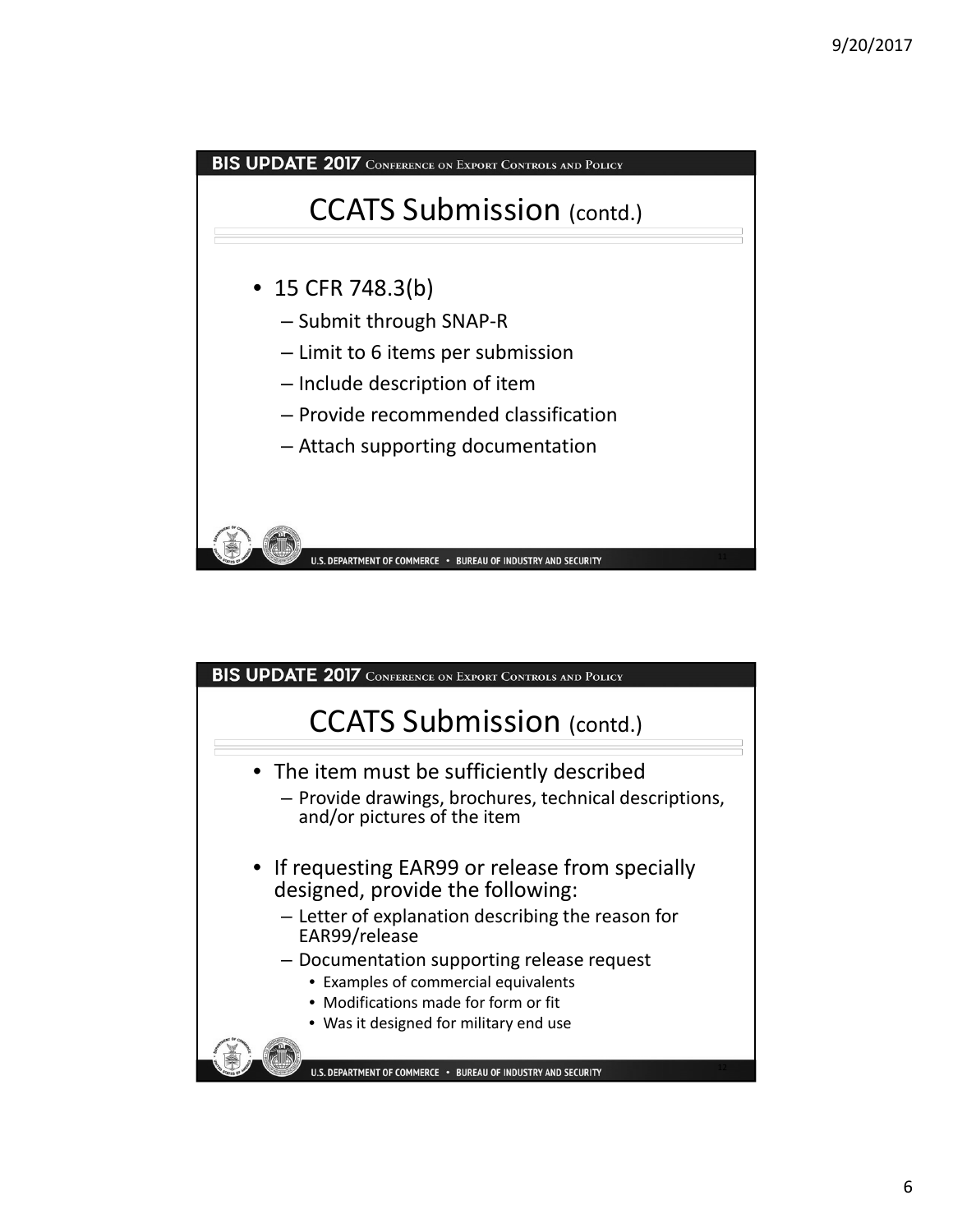

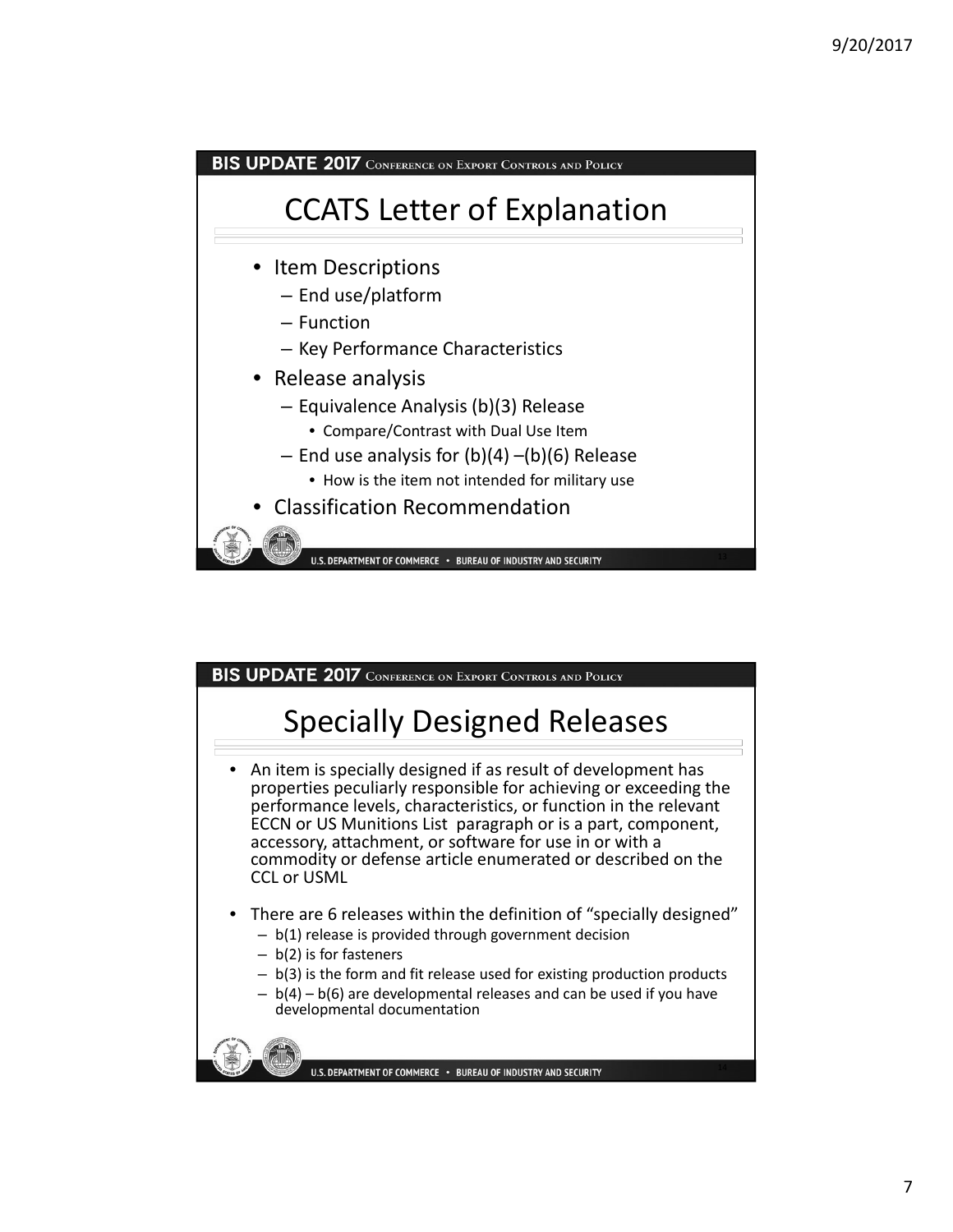

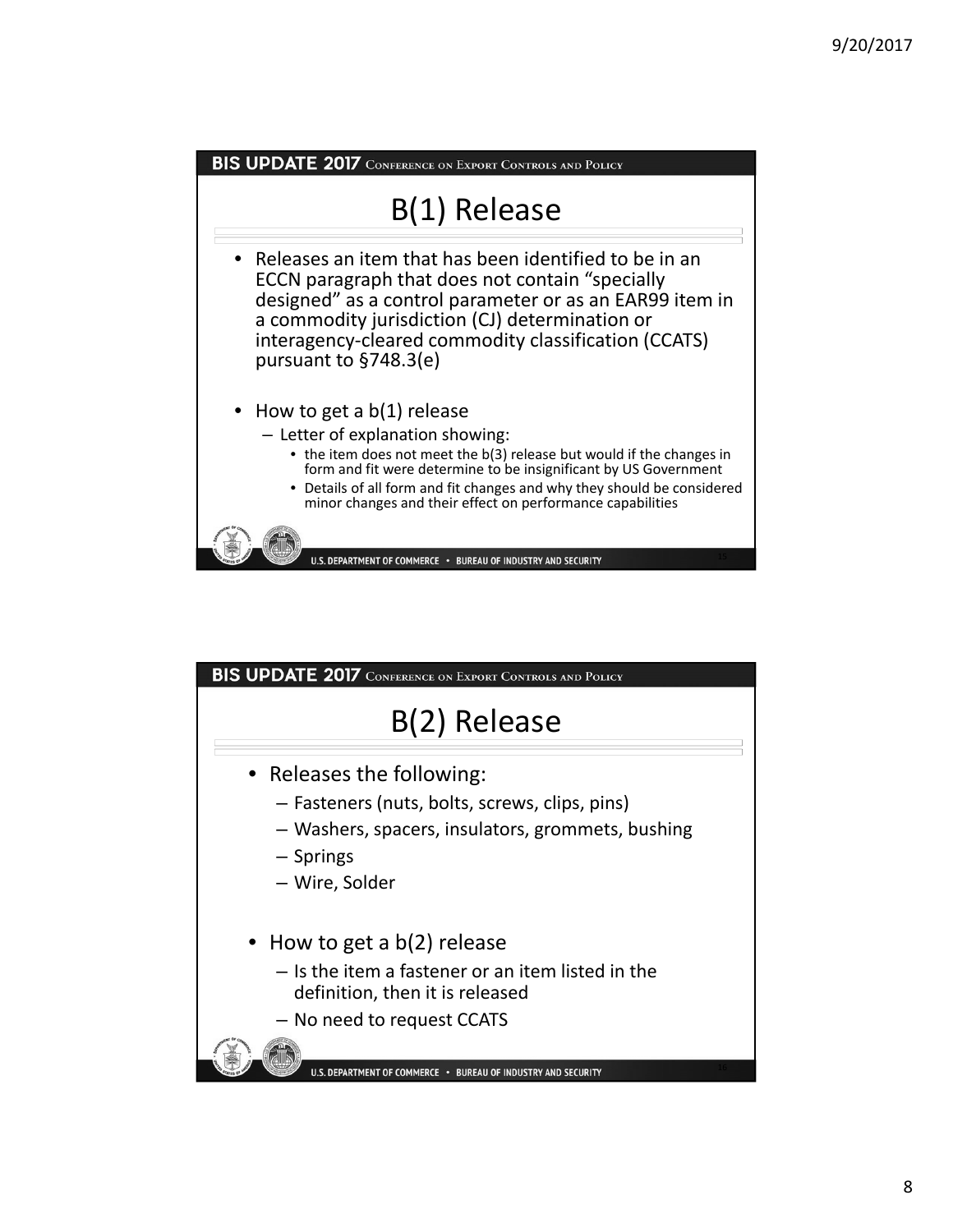

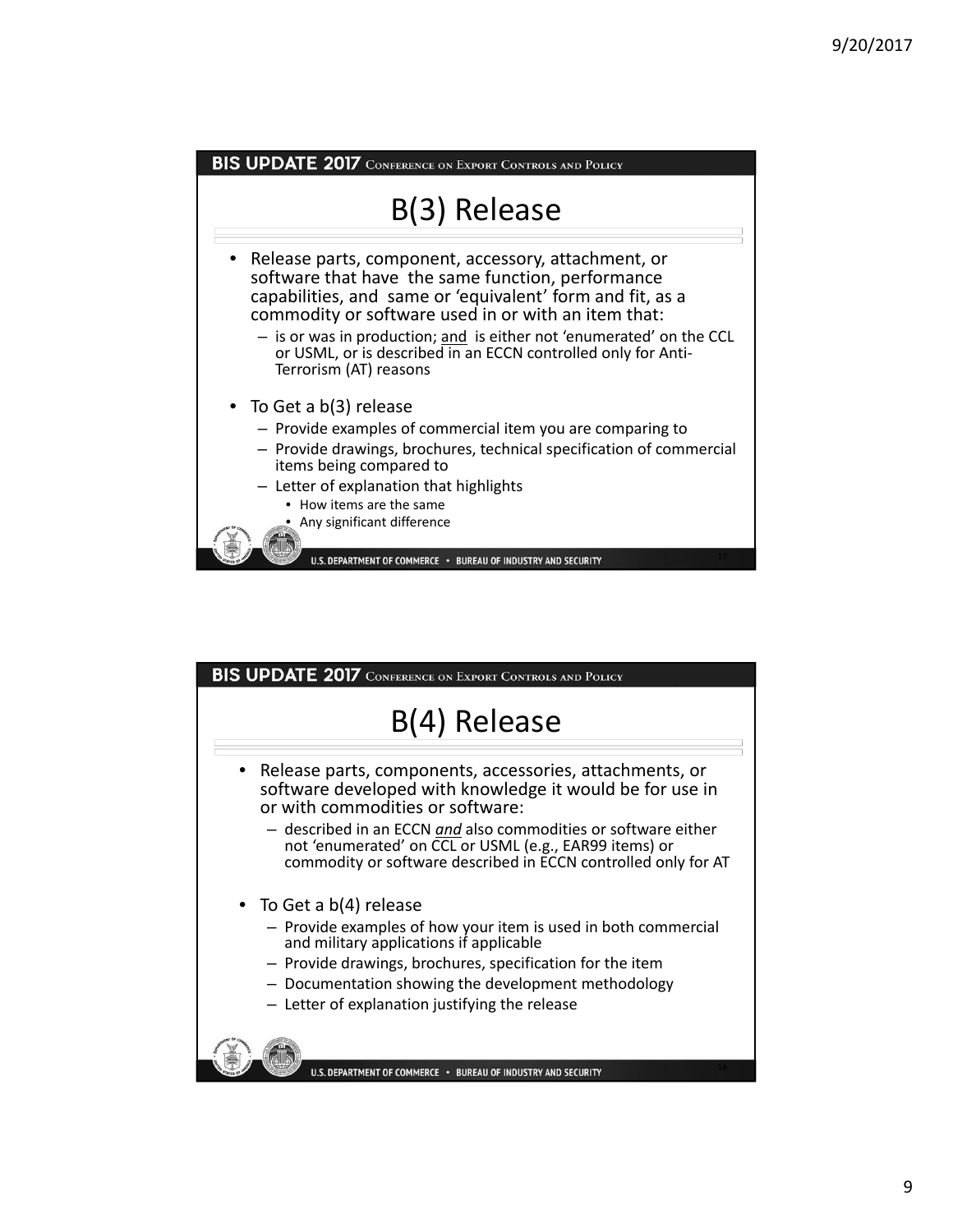

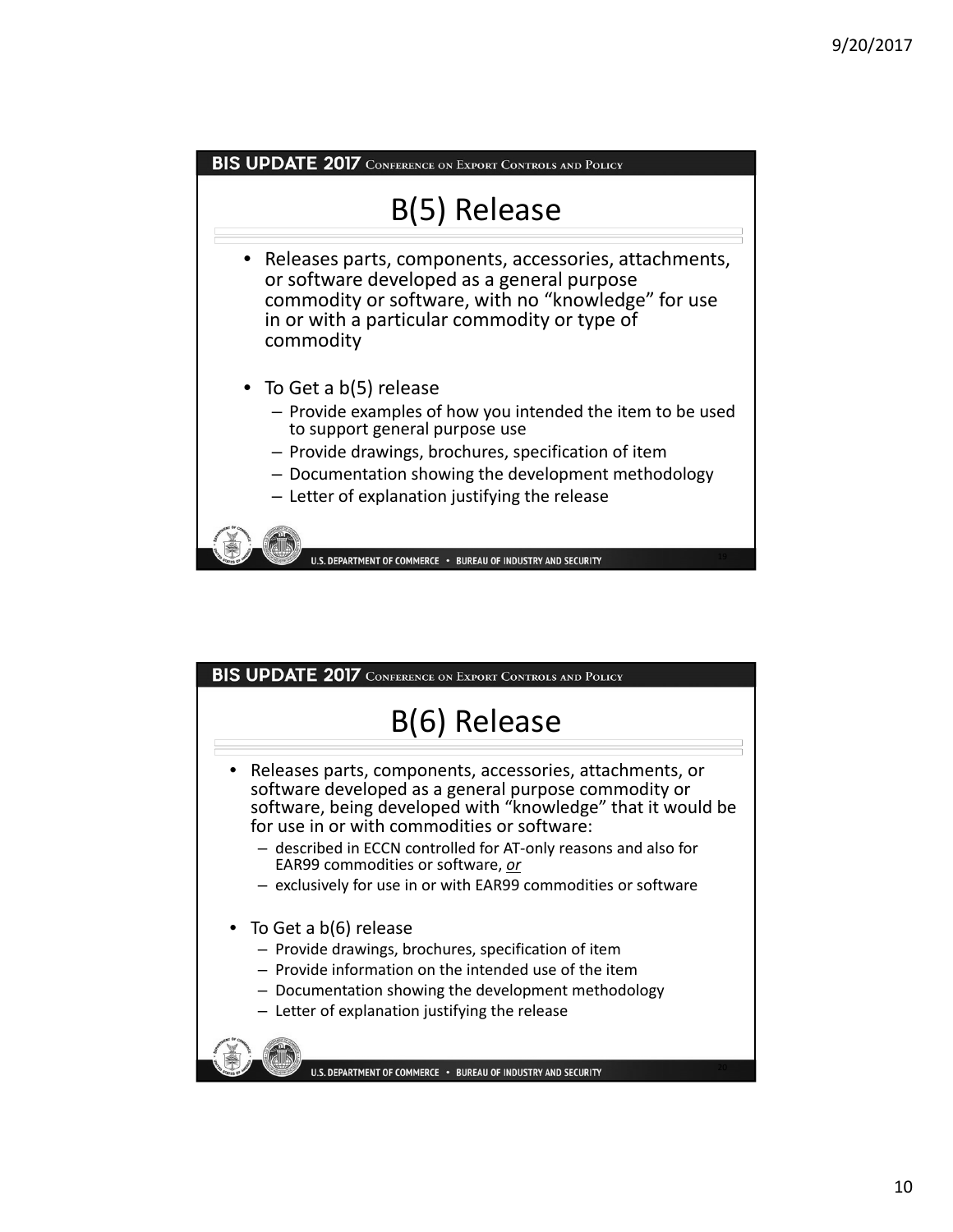

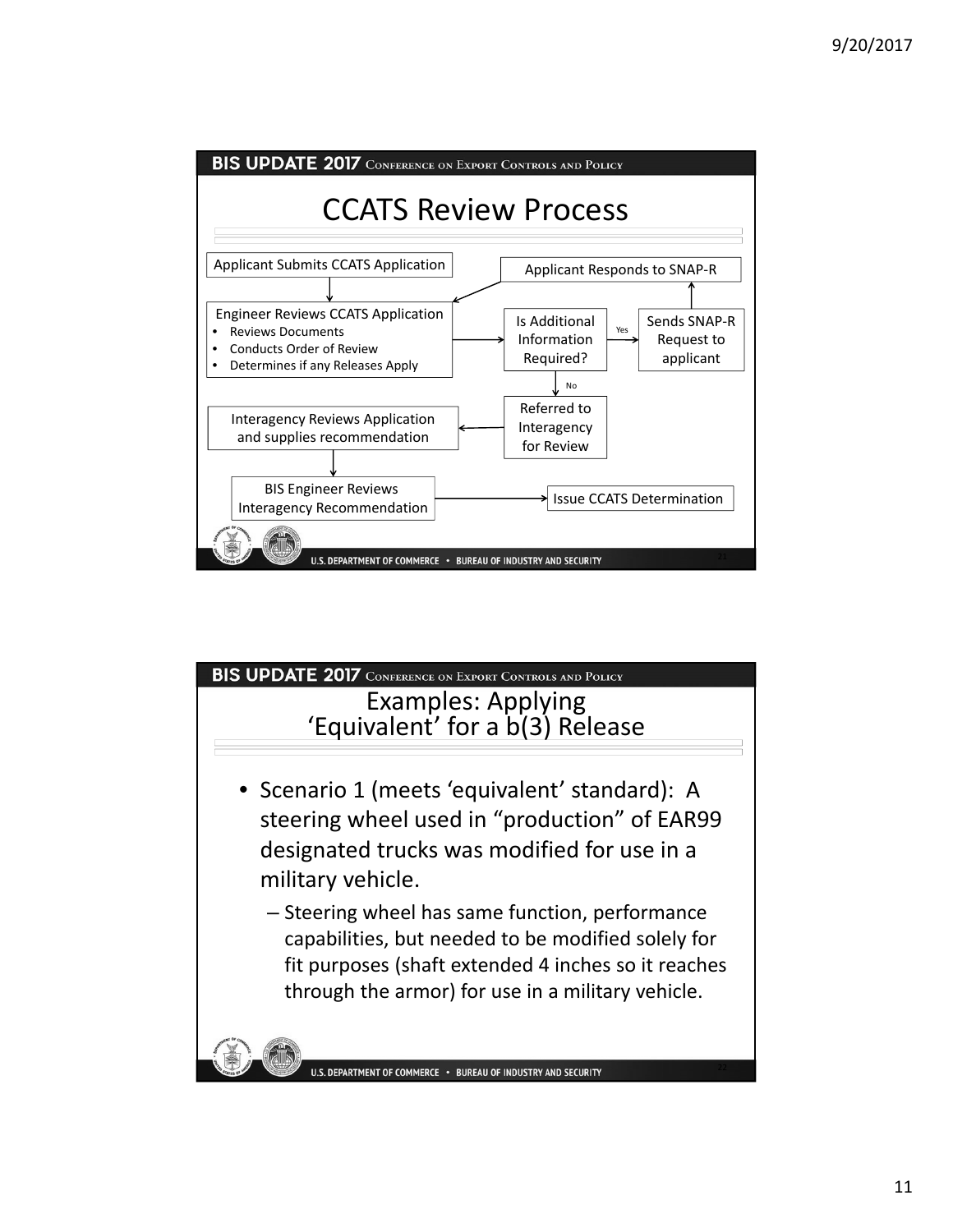### BIS UPDATE 2017 CONFERENCE ON EXPORT CONTROLS AND POLICY Sample Submission LOE (Scenario 1 – b(3) Release) • Item Description "This request is for a steering wheel for the **CV-32 Tactical Wheeled Vehicle** (TWV). The steering wheel is connected to the front end of the vehicle chassis and **used to change the direction of travel of the vehicle**." • Order of Review Analysis/Jurisdiction "Prior to revision of the export regulations, this item was controlled in USML Category VII(g) as a component specifically designed or modified for a military vehicle. With revisions to the USML effective on January 6, 2014, **this item is no longer enumerated in USML Category VII or elsewhere on the USML**. This item transitioned to the Commerce Control List." AR U.S. DEPARTMENT OF COMMERCE · BUREAU OF INDUSTRY AND SECURITY



• Order of Review Analysis/Specially Designed

"This item is **caught** under paragraph (a)(2) of "specially designed" as it is used in a vehicle 'enumerated' or otherwise described on the CCL or USML. For the reasons set forth below, this CCATS submission requests that this steering wheel should be classified as **EAR99** and not be considered "specially designed" pursuant to paragraph **(b)(3)** of the definition of "specially designed" and EAR  $\S$  748.3(e)(3)(i-iv)."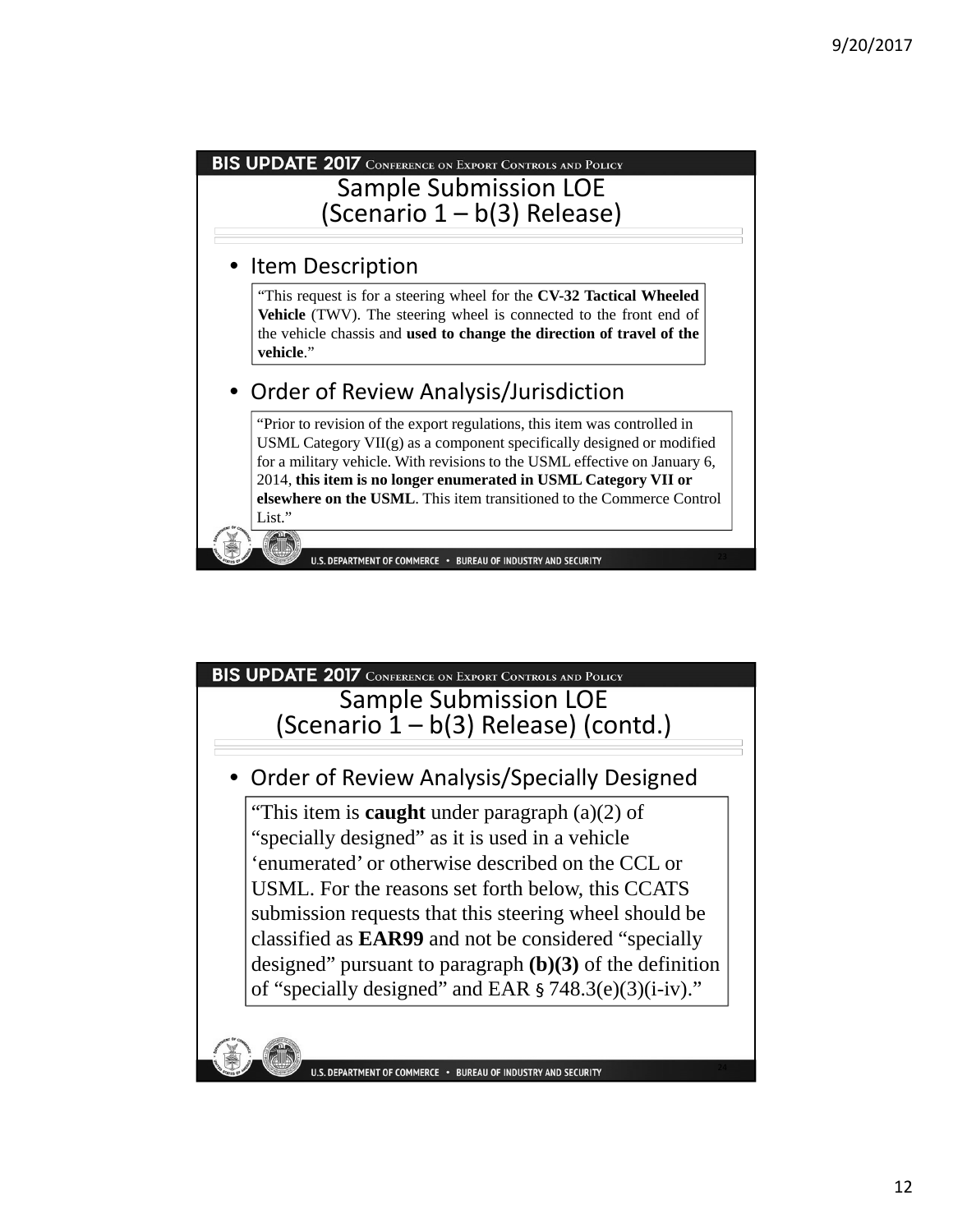### BIS UPDATE 2017 CONFERENCE ON EXPORT CONTROLS AND POLICY Sample Submission LOE (Scenario 1 – b(3) Release) • **Equivalence Analysis**: Compare/Contrast with Dual Use Item "The steering wheel of the TWV Tactical Vehicle is **'equivalent**' to the steering wheel of the civil T200 Tough Truck. The T200 is heavy duty utility truck designed for civil end use and has a classification of EAR99. "The steering wheel of both the TWV and T200 both perform the **same function** of steering the vehicle with **identical performance capabilities**. Both steering wheels are manufactured by ABC Manufacturing company, have the **same materials** of construction and only differ in the shaft length." *See "specially designed" in Section 772.1 Notes 2 and 3 to (b)(3).* U.S. DEPARTMENT OF COMMERCE . BUREAU OF INDUSTRY AND SECURITY

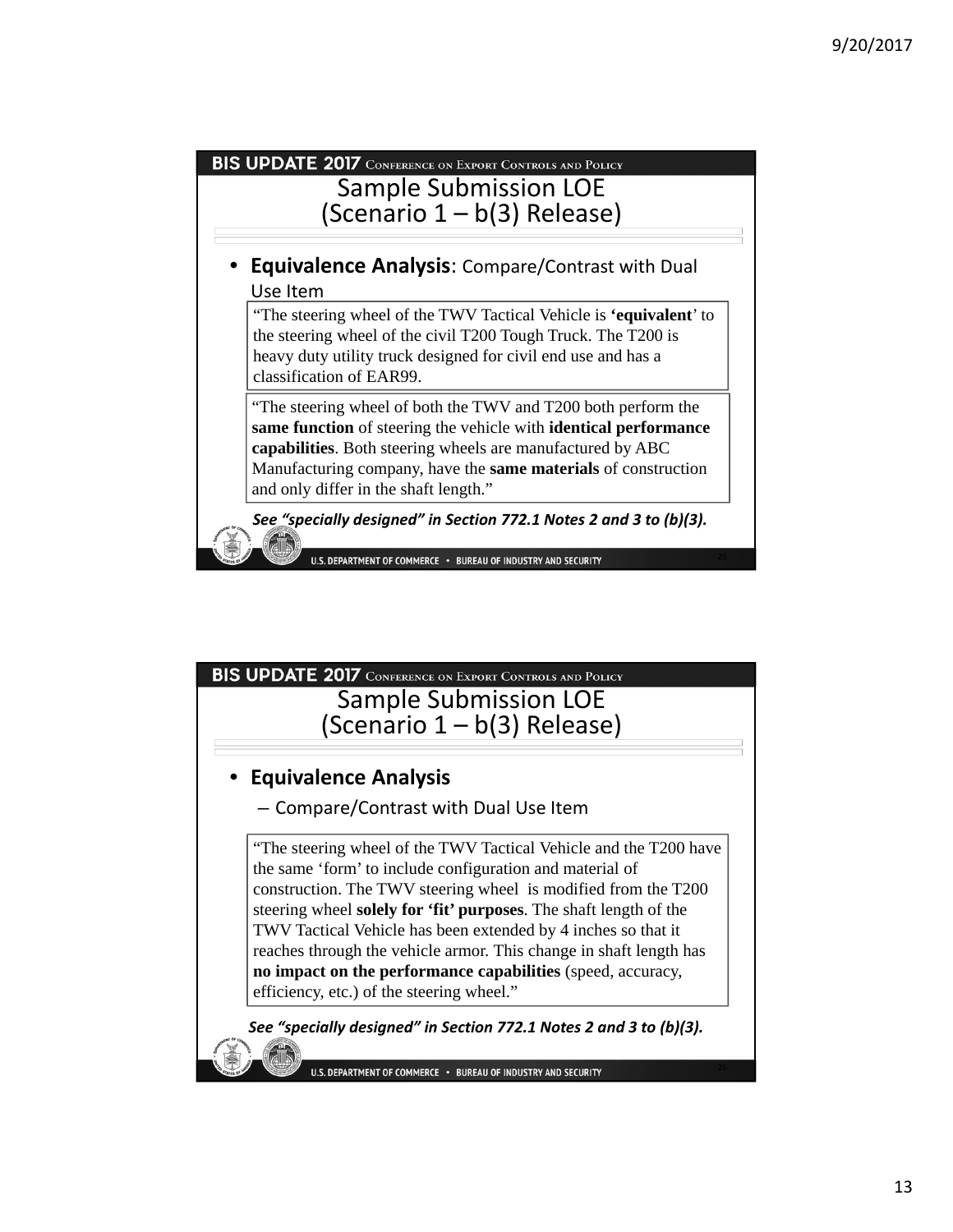

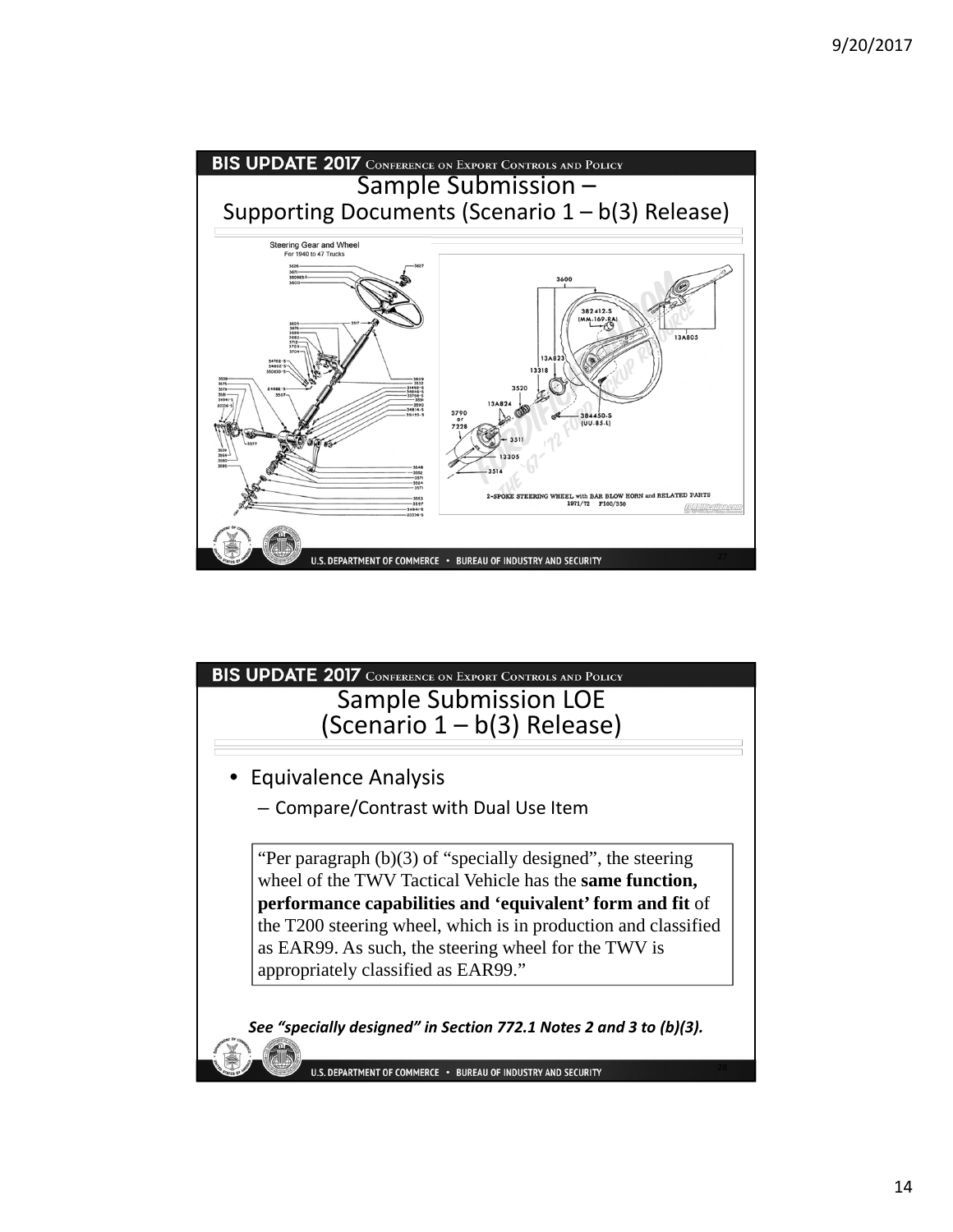## BIS UPDATE 2017 CONFERENCE ON EXPORT CONTROLS AND POLICY Examples of Applying 'Equivalent' for a b(3) Release **Scenario 2** (does **NOT** meet 'equivalent' standard): • A steering wheel used **in "production"** of EAR99 designated trucks was modified for use in a military vehicle. However, **in addition to** modifying steering wheel for fit purposes (shaft extended 4 inches so it reaches through the armor) for use in a military vehicle, steering wheel has been **reinforced** to absorb the shock from firing a cannon.



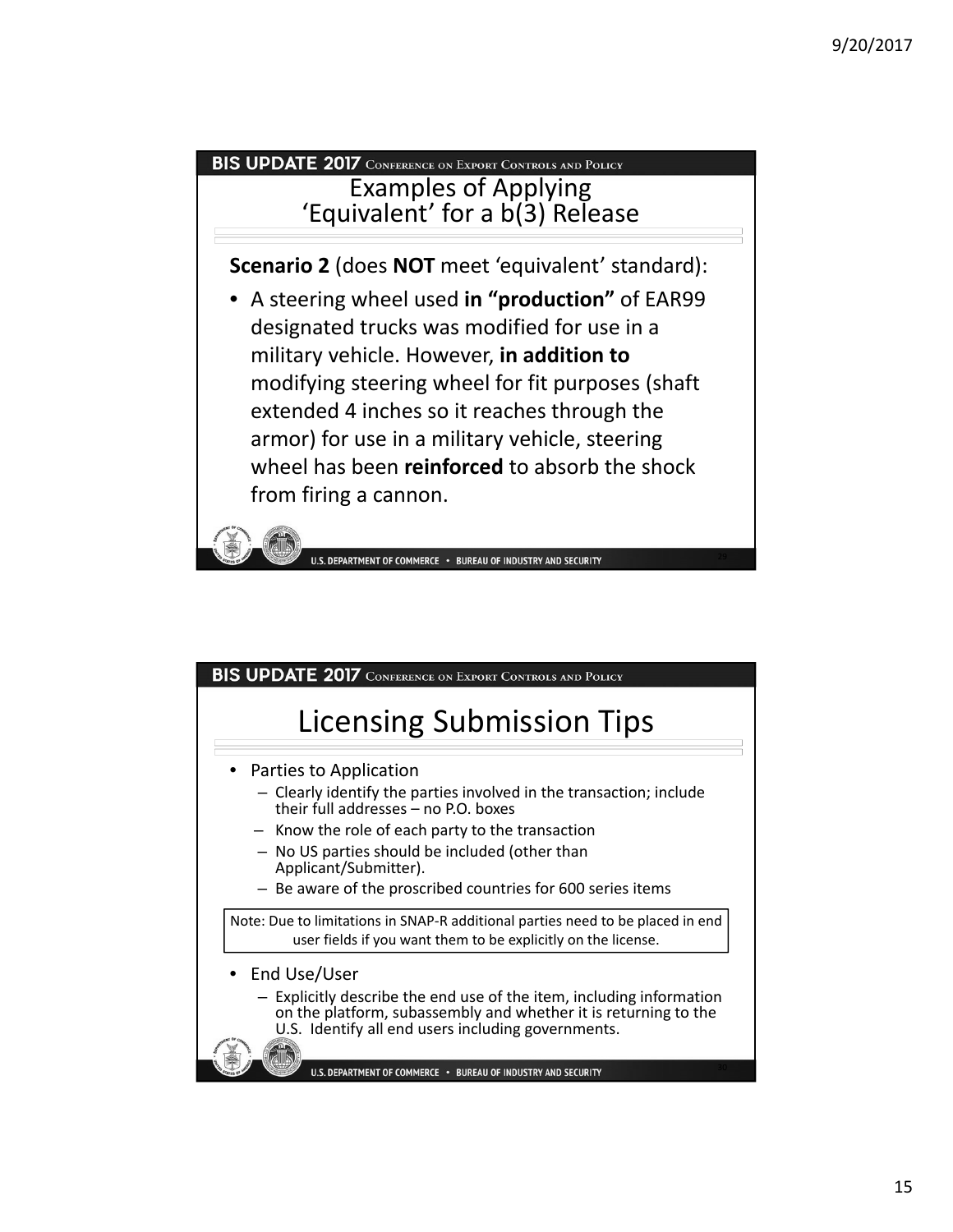

### BIS UPDATE 2017 CONFERENCE ON EXPORT CONTROLS AND POLICY

# Amending Licenses

- BIS does not have an "amendment" process.
- Material changes typically require a new "replacement" license
- Some changes (those identified in § 750.7) do not require a replacement license, e.g.:
	- Certain changes in unit price or total value
	- Limited types of changes in intermediate consignees
	- Purchaser / Ult. Consignee address change in same country
	- Name changes not related to ownership changes, subject to an approved BIS advisory opinion

U.S. DEPARTMENT OF COMMERCE . BUREAU OF INDUSTRY AND SECURITY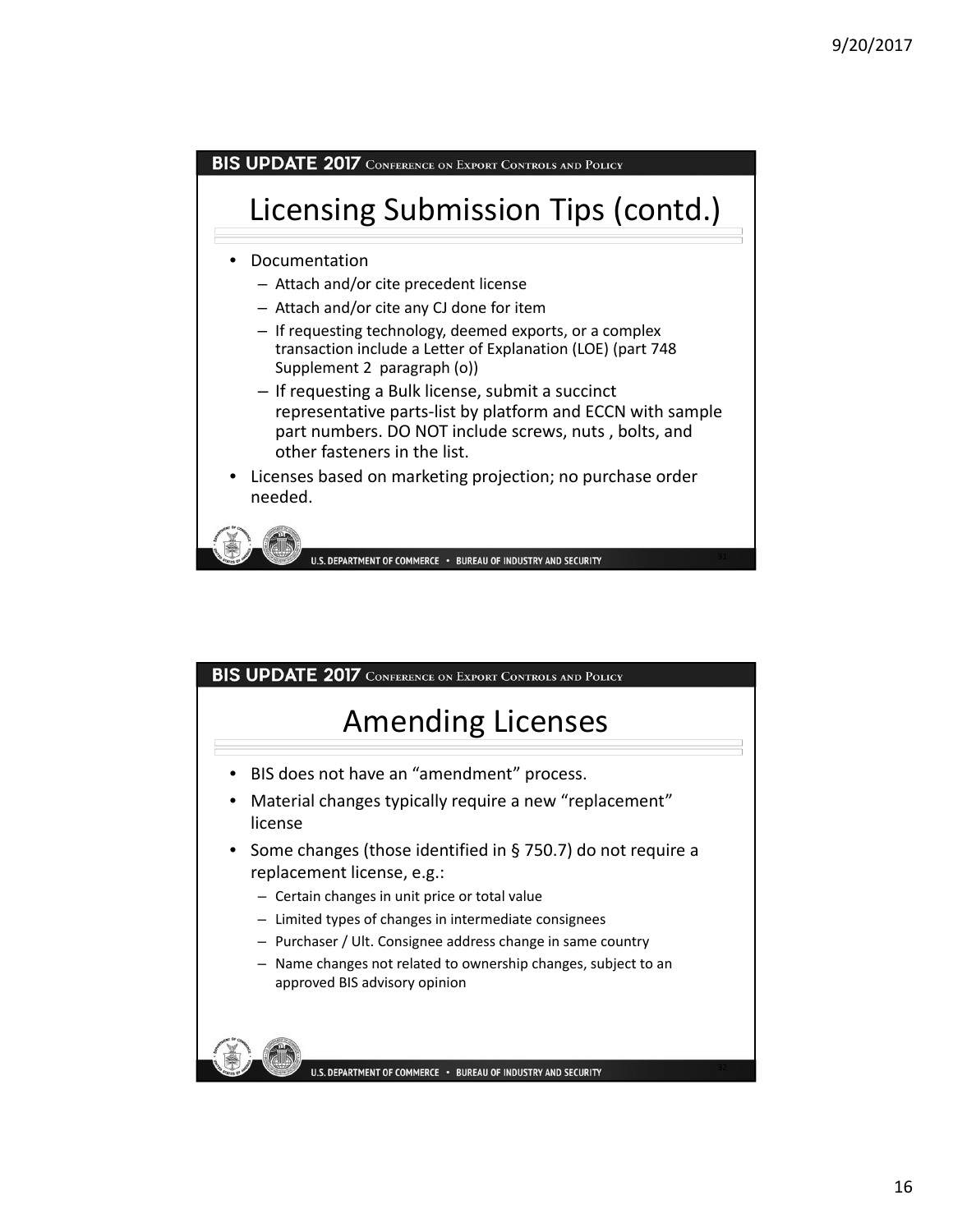BIS UPDATE 2017 CONFERENCE ON EXPORT CONTROLS AND POLICY

## Best Practices

- Apply early (way ahead of when license is needed)
- Track your application in SNAP‐R
- Check SNAP‐R regularly for information requests
- Be responsive to all information requests
- Obtain and retain supporting documentation as applicable
- Maintain export control documents for 5 years (see part 762 of the EAR)
- For 600-series .y items use AES / EEI code C60 (DY6)
- Ensure correctness of all AES/EEI filings made on your behalf
- Perform self audits
- Ask questions when needed

U.S. DEPARTMENT OF COMMERCE · BUREAU OF INDUSTRY AND SECURITY

### BIS UPDATE 2017 CONFERENCE ON EXPORT CONTROLS AND POLICY

# "600 Series" Licensing Resources

### **Regulatory Guidance:**

- Supplements No. 1 and 2 to Part 748 of the Export Administration Regulations
- Specially Designed decision tool: https://www.bis.doc.gov/index.php/specially‐designed‐tool

### **SNAP‐R Resources:**

- SNAP‐R Help Desk(technical queries): snapr@bis.doc.gov, (202) 482‐2227
- Online SNAP‐R FAQ: https://snapr.bis.doc.gov/snapr/docs/snaprFAQ.htm
- Track your application: https://snapr.bis.doc.gov/stela
- SNAPR Help Desk (CIN & Login ID queries): (202) 482‐2148

#### **600 Series Licensing : Munitions Control Division**

• Acting Director: Thomas DeFee, Thomas.DeFee@bis.doc.gov

#### **Outreach Assistance:**

- Washington, D.C.: ECDOEXS@bis.doc.gov, 202‐482‐4811
- Western Regional Office: 940‐660‐0144 or 408‐998‐8806

#### **Web**: *www.bis.doc.gov www.export.gov/ecr*

#### U.S. DEPARTMENT OF COMMERCE . BUREAU OF INDUSTRY AND SECURITY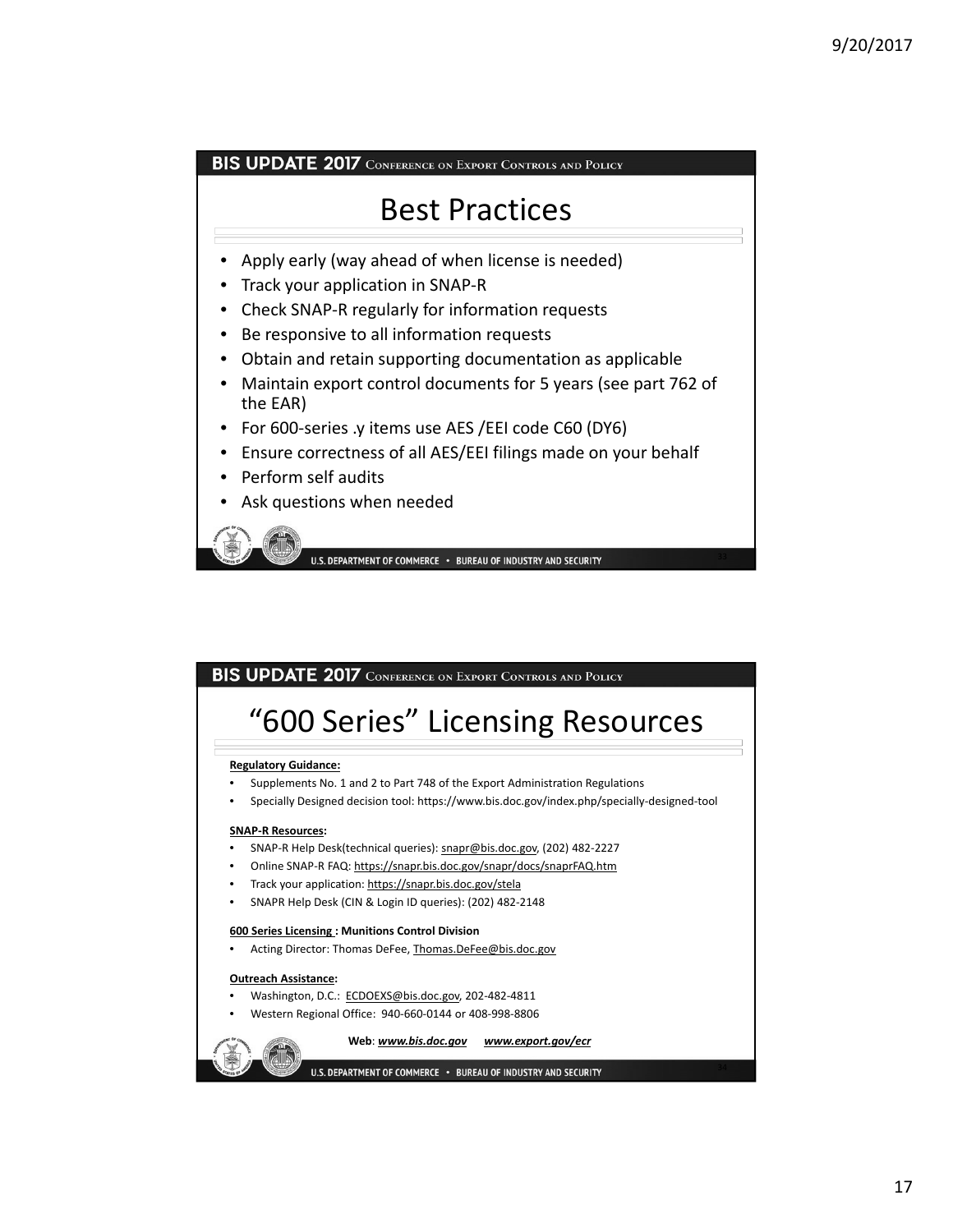

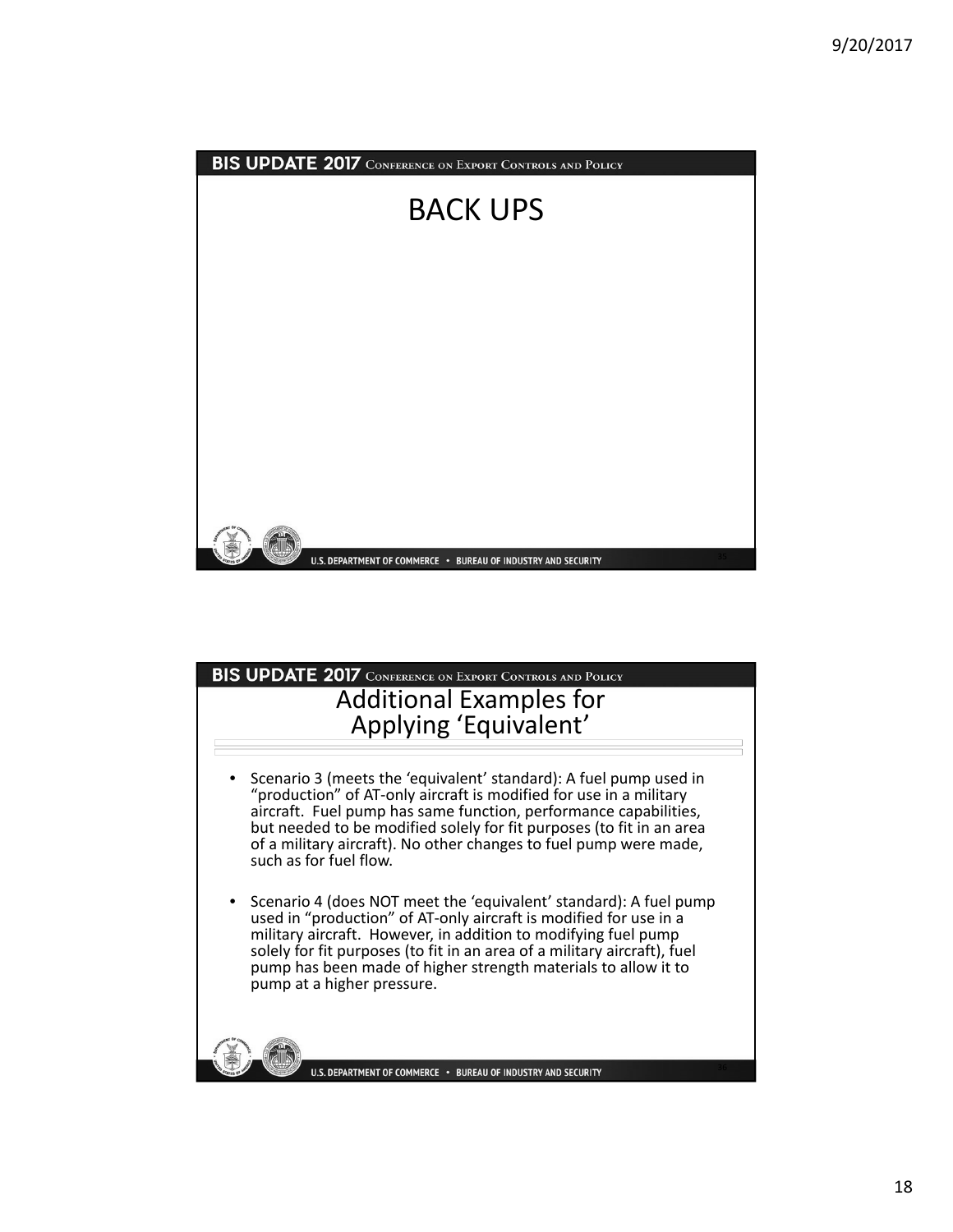|                          | <b>BIS UPDATE 2017</b> CONFERENCE ON EXPORT CONTROLS AND POLICY |                                         |  |
|--------------------------|-----------------------------------------------------------------|-----------------------------------------|--|
|                          |                                                                 | 600-Series CCATS Review                 |  |
|                          | • 700+ Cases Closed to Date                                     |                                         |  |
|                          |                                                                 |                                         |  |
|                          | 600-Series CCATS Processed<br>(April 2016 – April 2017)         |                                         |  |
| # Cases<br><b>Closed</b> | Average<br><b>Processing Time</b>                               | $(b)(1)$ or $(b)(3)$<br><b>Releases</b> |  |
| 236                      | 24 days                                                         | $~1.3\%$                                |  |
|                          |                                                                 |                                         |  |
|                          |                                                                 |                                         |  |
|                          |                                                                 |                                         |  |
|                          |                                                                 |                                         |  |
|                          | U.S. DEPARTMENT OF COMMERCE . BUREAU OF INDUSTRY AND SECURITY   |                                         |  |

| <b>BIS UPDATE 2017</b> CONFERENCE ON EXPORT CONTROLS AND POLICY                                                                                                                                                                             |                                                               |                                                                              |
|---------------------------------------------------------------------------------------------------------------------------------------------------------------------------------------------------------------------------------------------|---------------------------------------------------------------|------------------------------------------------------------------------------|
|                                                                                                                                                                                                                                             | Releases                                                      |                                                                              |
| Paragraph (b)(2) criteria                                                                                                                                                                                                                   | Meets (b)(2) criteria                                         | Does not meet<br>(b)(2) criteria                                             |
| Is the "part" or minor<br>component, regardless of<br>'form' or 'fit,' a fastener<br>(e.g., screw, bolt, nut, nut<br>plate, stud, insert, clip, rivet,<br>pin), washer, spacer,<br>insulator, grommet, bushing,<br>spring, wire, or solder? | Yes.<br>NOT "specially<br>designed."                          | No.<br>NOT 'released'<br>under $(b)(2)$ .<br>Review other (b)<br>'releases.' |
|                                                                                                                                                                                                                                             |                                                               |                                                                              |
|                                                                                                                                                                                                                                             | U.S. DEPARTMENT OF COMMERCE . BUREAU OF INDUSTRY AND SECURITY |                                                                              |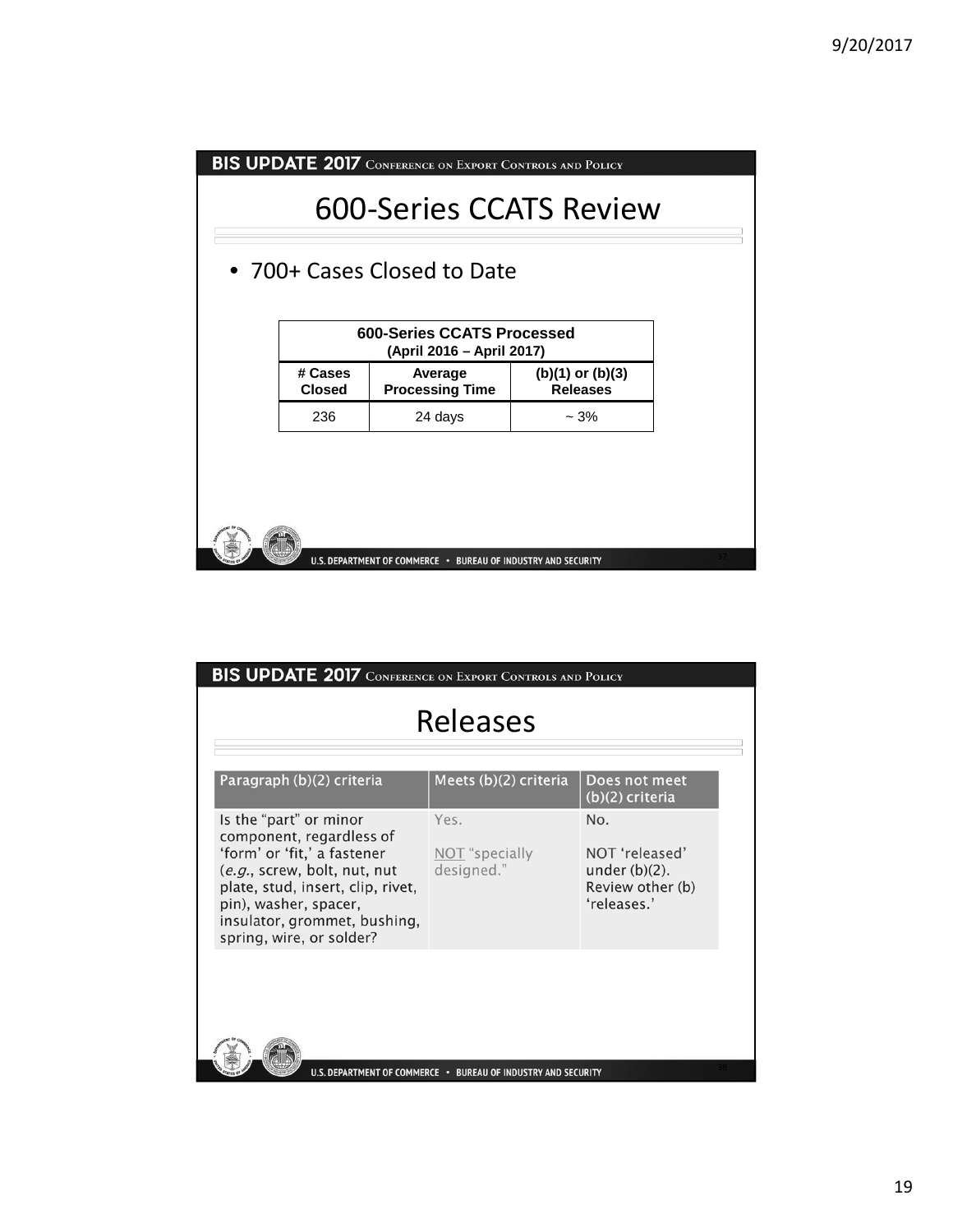| Paragraph (b)(3) criteria                                                                                                                                                                                                                                                                                                                                                                                                                                | Meets $(b)(3)$<br>criteria           | Does not meet<br>(b)(3) criteria                                             |
|----------------------------------------------------------------------------------------------------------------------------------------------------------------------------------------------------------------------------------------------------------------------------------------------------------------------------------------------------------------------------------------------------------------------------------------------------------|--------------------------------------|------------------------------------------------------------------------------|
| Does the "part," "component,"<br>"accessory," "attachment," or<br>"software" have same function.<br>performance capabilities, and<br>same or 'equivalent' form and<br>fit, as a commodity or software<br>used in or with an item that:<br>(i) is or was in "production" (i.e.,<br>not in "development"); and<br>(ii) is either not 'enumerated' on<br>the CCL or USML, or is described<br>in an ECCN controlled only for<br>Anti-Terrorism (AT) reasons? | Yes.<br>NOT "specially<br>designed." | No.<br>NOT 'released'<br>under $(b)(3)$ .<br>Review other (b)<br>'releases.' |

| Paragraph (b)(4) criteria                                                                                                                                                                                                                                                                                                                                                                             | Meets $(b)(4)$<br>criteria           | Does not meet<br>(b)(4) criteria                                             |
|-------------------------------------------------------------------------------------------------------------------------------------------------------------------------------------------------------------------------------------------------------------------------------------------------------------------------------------------------------------------------------------------------------|--------------------------------------|------------------------------------------------------------------------------|
| Was or is "part," "component,"<br>"accessory," "attachment," or<br>"software" developed with<br>"knowledge" it would be for use in<br>or with commodities or software:<br>(i) described in ECCN and<br>(ii) also commodities or software<br>either not-'enumerated' on CCL<br>or USML (e.g., EAR99 commodity<br>or software) or commodity or<br>software described in ECCN<br>controlled only for AT? | Yes.<br>NOT "specially<br>designed." | No.<br>NOT 'released'<br>under $(b)(4)$ .<br>Review other (b)<br>'releases.' |